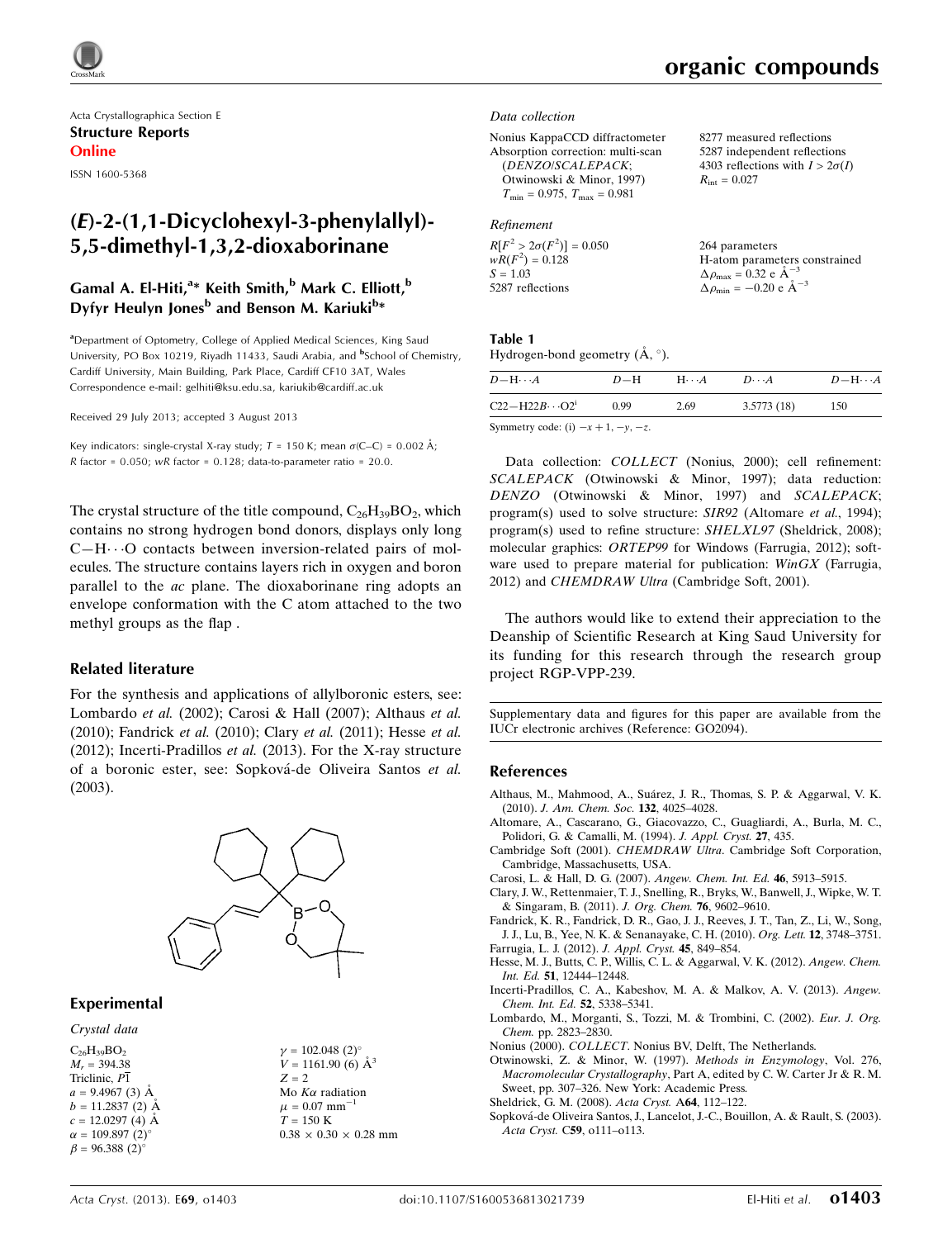# **supplementary materials**

*Acta Cryst.* (2013). E**69**, o1403 [doi:10.1107/S1600536813021739]

# **(***E***)-2-(1,1-Dicyclohexyl-3-phenylallyl)-5,5-dimethyl-1,3,2-dioxaborinane**

## **Gamal A. El-Hiti, Keith Smith, Mark C. Elliott, Dyfyr Heulyn Jones and Benson M. Kariuki**

#### **1. Comment**

The title compound I, a useful synthetic intermediate, was synthesized by the reaction of *(E)*-dicyclohexylstyrylborane with the anion of dichloromethyl methyl ether followed by esterification with 2,2-dimethyl-1,3-propanediol. Allylboronic esters have been synthesized from the reaction of lithiated carbamates with vinylboranes [Althaus *et al.* (2010)], and from the reaction of primary allyl halides with pinacolborane and magnesium [Incerti-Pradillos *et al.* (2013), Clary *et al.* (2011)]. Allylboronic esters are important synthetic intermediates, which have been shown to react with aldehydes to give homoallylic alcohols [Lombardo *et al.* (2002)], with the control of the newly-generated stereogenic centre possible through use of a chiral catalyst [Carosi *et al.* (2007)]. Allylboronic esters take part in a zinc alkoxide catalysed reaction with ketones to give the corresponding homoallylic alcohol products [Fandrick *et al.* (2010)], and also take part in a proto-deboronation reaction which has been used to synthesize the pheromone of the Californian red scale beetle [Hesse *et al.* (2012)]. For the X-ray structure of a boronic ester, see: Sopková-de Oliveira Santos *et al.* (2003).

In the molecule (Figure 1), the two cyclohexyl groups assume a chair conformation and an envelope conformation is observed for the dioxaborinane ring. The phenylallyl group is not planar as the plane through the double bond makes an angle of 20.84 ° with the phenyl group. There are no strong hydrogen bond donors in the structure. Long contacts of C— H···O type occur between pairs of molecules to form loosely bound dimers (Figure 2). The dimers are stacked along the *a*-axis to form a structure with layers rich in oxygen and boron parallel to the *ac* plane (Figure 3).

#### **2. Refinement**

H atoms were positioned geometrically and refined using a riding model with  $U_{iso}(H) = 1.2$  times  $U_{eq}$  for the atom they are bonded to except for the methyl groups where 1.5 times *U*eq was used with free rotation about the C—C bond. Of the low angle reflections not included in the refinement only (0 0 1) and (0 1 0) were omitted due to low intensities consistent with being obscured by the beamstop. The rest were eliminated automatically during data processing possibly as overloads.

#### **Computing details**

Data collection: *COLLECT* (Nonius, 2000); cell refinement: *SCALEPACK* (Otwinowski & Minor, 1997); data reduction: *DENZO* and *SCALEPACK* (Otwinowski & Minor, 1997); program(s) used to solve structure: *SIR92* (Altomare *et al.*, 1994); program(s) used to refine structure: *SHELXL97* (Sheldrick, 2008); molecular graphics: *ORTEP99* for Windows (Farrugia, 2012); software used to prepare material for publication: *WinGX* (Farrugia, 2012) and *CHEMDRAW Ultra* (Cambridge Soft, 2001).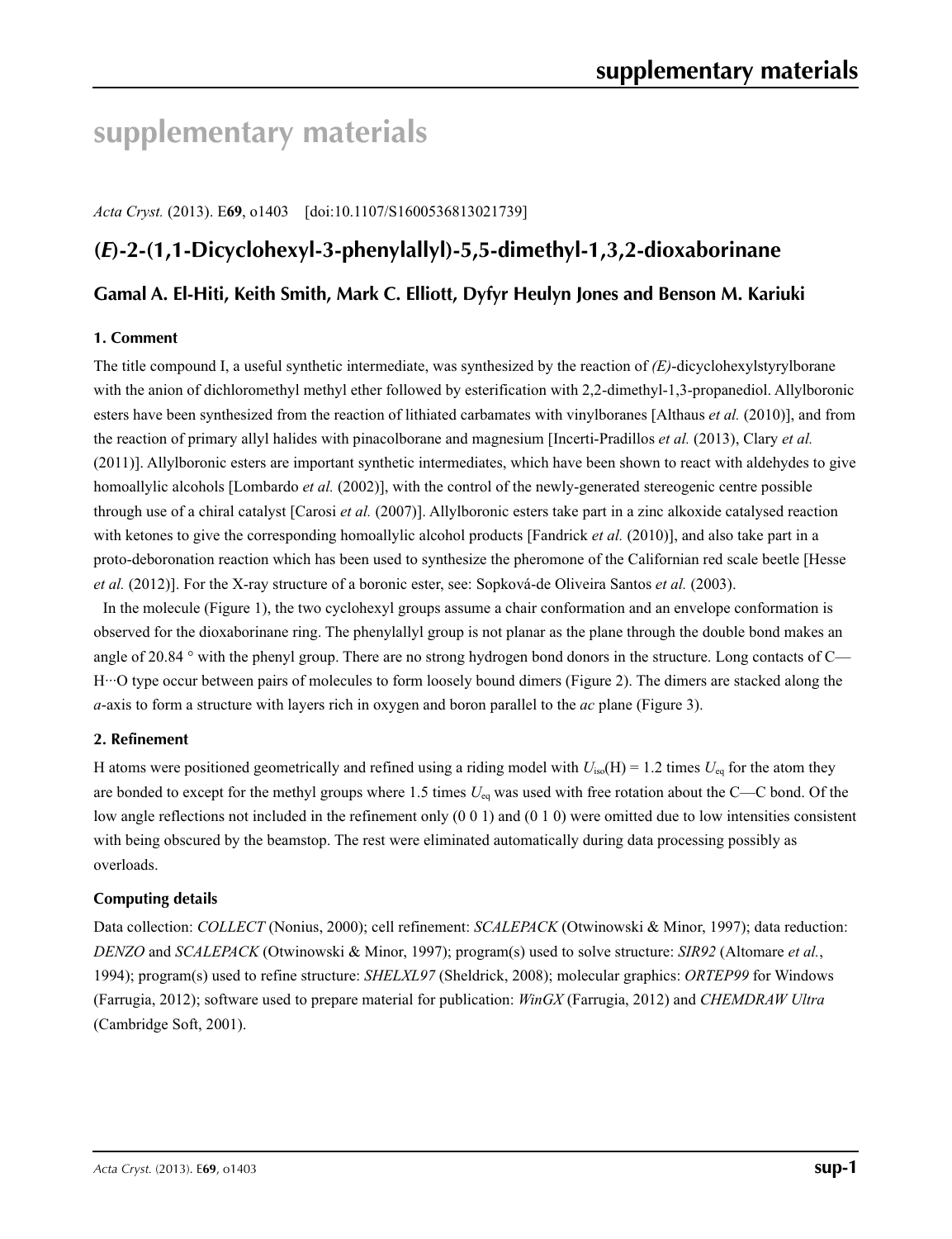

# **Figure 1**

A molecule showing atom labels and 50% probability displacement ellipsoids for non-H atoms.



# **Figure 2**

A pair of molecules showing C—H···O interactions as dotted lines.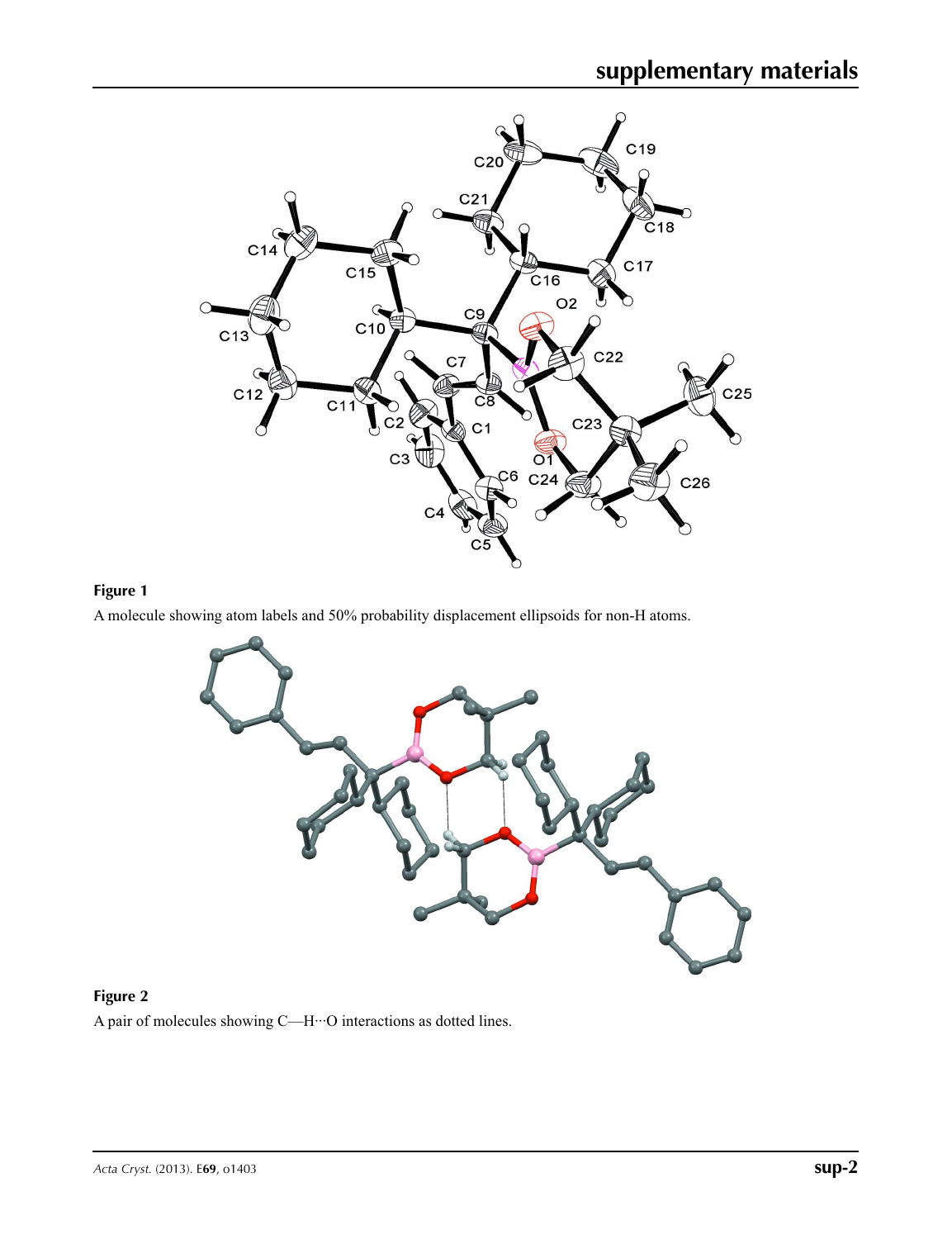

# **Figure 3**

Molecular packing in the crystal structure showing oxygen and boron rich layers.

# **(***E***)-2-(1,1-Dicyclohexyl-3-phenylallyl)-5,5-dimethyl-1,3,2-dioxaborinane**

| Crystal data                                                                                                                                                                                                                                                                   |                                                                                                                                                                                                                                                                                             |
|--------------------------------------------------------------------------------------------------------------------------------------------------------------------------------------------------------------------------------------------------------------------------------|---------------------------------------------------------------------------------------------------------------------------------------------------------------------------------------------------------------------------------------------------------------------------------------------|
| $C_{26}H_{39}BO_2$<br>$M_r = 394.38$<br>Triclinic, P1<br>Hall symbol: -P 1<br>$a = 9.4967(3)$ Å<br>$b = 11.2837(2)$ Å<br>$c = 12.0297(4)$ Å<br>$\alpha$ = 109.897 (2) <sup>o</sup><br>$\beta$ = 96.388 (2) <sup>o</sup><br>$\gamma = 102.048(2)$ °                             | $Z=2$<br>$F(000) = 432$<br>$D_x = 1.127$ Mg m <sup>-3</sup><br>Mo Ka radiation, $\lambda = 0.71073$ Å<br>Cell parameters from 4303 reflections<br>$\theta$ = 2.2–27.5°<br>$\mu = 0.07$ mm <sup>-1</sup><br>$T = 150 \text{ K}$<br>Block, colourless<br>$0.38 \times 0.30 \times 0.28$ mm    |
| $V = 1161.90$ (6) $\AA^3$                                                                                                                                                                                                                                                      |                                                                                                                                                                                                                                                                                             |
| Data collection                                                                                                                                                                                                                                                                |                                                                                                                                                                                                                                                                                             |
| Nonius KappaCCD<br>diffractometer<br>Radiation source: fine-focus sealed tube<br>Graphite monochromator<br>CCD slices, $\omega$ and phi scans<br>Absorption correction: multi-scan<br>(DENZO/SCALEPACK; Otwinowski & Minor,<br>1997)<br>$T_{\min}$ = 0.975, $T_{\max}$ = 0.981 | 8277 measured reflections<br>5287 independent reflections<br>4303 reflections with $I > 2\sigma(I)$<br>$R_{\rm int} = 0.027$<br>$\theta_{\text{max}} = 27.5^{\circ}, \theta_{\text{min}} = 2.1^{\circ}$<br>$h = -12 \rightarrow 12$<br>$k = -14 \rightarrow 14$<br>$l = -15 \rightarrow 12$ |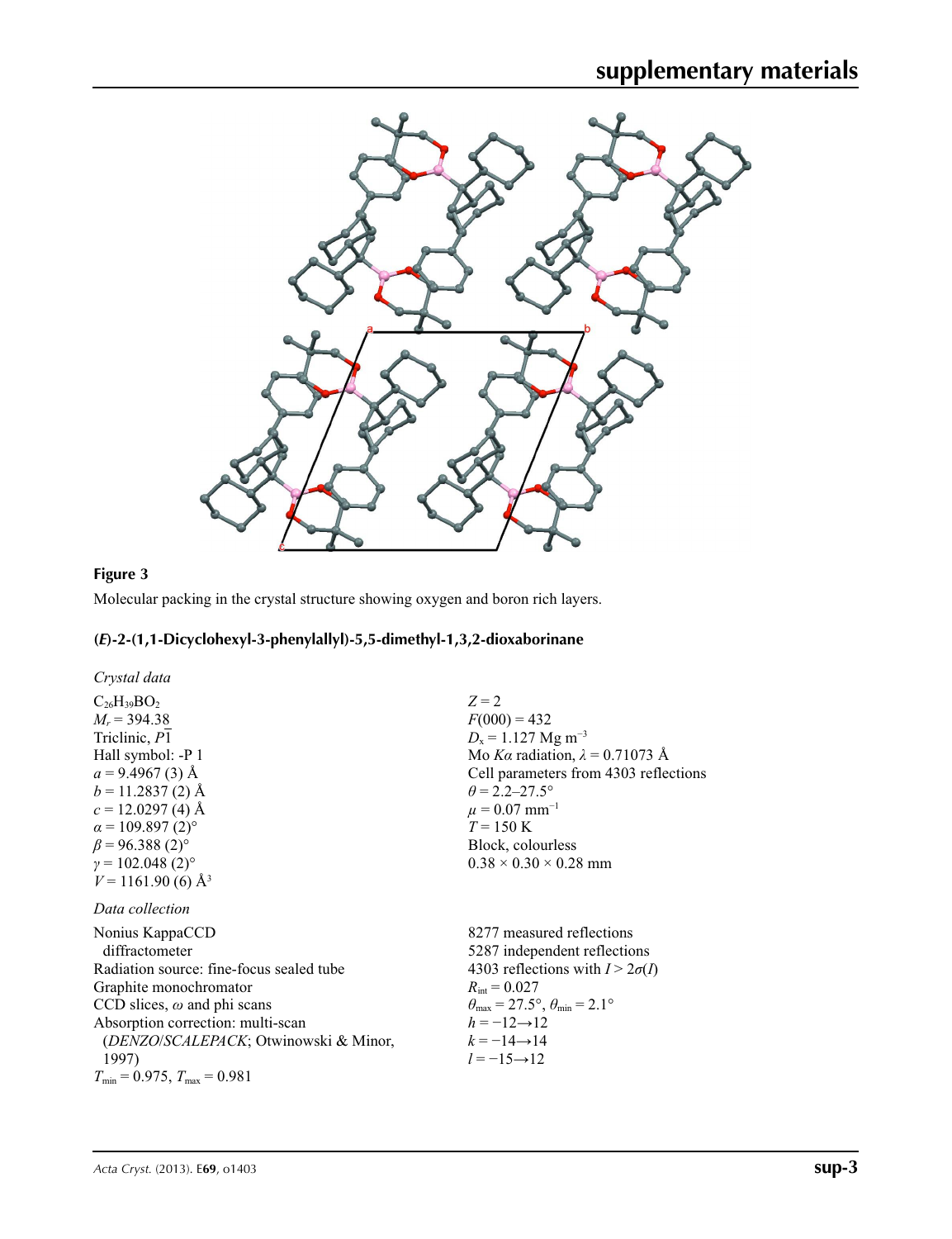*Refinement*

| Refinement on $F^2$                             | Secondary atom site location: difference Fourier          |
|-------------------------------------------------|-----------------------------------------------------------|
| Least-squares matrix: full                      | map                                                       |
| $R[F^2 > 2\sigma(F^2)] = 0.050$                 | Hydrogen site location: inferred from                     |
| $wR(F^2) = 0.128$                               | neighbouring sites                                        |
| $S = 1.03$                                      | H-atom parameters constrained                             |
| 5287 reflections                                | $w = 1/[\sigma^2(F_0^2) + (0.0488P)^2 + 0.4651P]$         |
| 264 parameters                                  | where $P = (F_o^2 + 2F_c^2)/3$                            |
| 0 restraints                                    | $(\Delta/\sigma)_{\text{max}} = 0.004$                    |
| Primary atom site location: structure-invariant | $\Delta\rho_{\text{max}} = 0.32$ e Å <sup>-3</sup>        |
| direct methods                                  | $\Delta\rho_{\rm min} = -0.20 \text{ e } \text{\AA}^{-3}$ |
|                                                 |                                                           |

### *Special details*

**Geometry**. All s.u.'s (except the s.u. in the dihedral angle between two l.s. planes) are estimated using the full covariance matrix. The cell s.u.'s are taken into account individually in the estimation of s.u.'s in distances, angles and torsion angles; correlations between s.u.'s in cell parameters are only used when they are defined by crystal symmetry. An approximate (isotropic) treatment of cell s.u.'s is used for estimating s.u.'s involving l.s. planes.

**Refinement**. Refinement of  $F^2$  against ALL reflections. The weighted  $R$ -factor  $wR$  and goodness of fit  $S$  are based on  $F^2$ , conventional *R*-factors *R* are based on *F*, with *F* set to zero for negative *F*<sup>2</sup>. The threshold expression of  $F^2 > 2\sigma(F^2)$  is used only for calculating *R*-factors(gt) *etc*. and is not relevant to the choice of reflections for refinement. *R*-factors based on *F*<sup>2</sup> are statistically about twice as large as those based on *F*, and *R*- factors based on ALL data will be even larger.

*Fractional atomic coordinates and isotropic or equivalent isotropic displacement parameters (Å<sup>2</sup>)* 

|                   | $\boldsymbol{x}$ | $\mathcal{V}$ | Z           | $U_{\rm iso}$ */ $U_{\rm eq}$ |
|-------------------|------------------|---------------|-------------|-------------------------------|
| C1                | 0.24096(15)      | 0.23892(13)   | 0.62817(11) | 0.0235(3)                     |
| C2                | 0.22913(18)      | 0.35166(15)   | 0.71836(13) | 0.0348(3)                     |
| H <sub>2</sub>    | 0.2828           | 0.4349        | 0.7232      | $0.042*$                      |
| C <sub>3</sub>    | 0.14007(19)      | 0.34351(17)   | 0.80085(14) | 0.0411(4)                     |
| H <sub>3</sub>    | 0.1319           | 0.4211        | 0.8607      | $0.049*$                      |
| C <sub>4</sub>    | 0.06330(17)      | 0.22337(17)   | 0.79648(14) | 0.0382(4)                     |
| H <sub>4</sub>    | 0.0029           | 0.2179        | 0.8534      | $0.046*$                      |
| C <sub>5</sub>    | 0.07497(17)      | 0.11101(16)   | 0.70869(14) | 0.0348(3)                     |
| H <sub>5</sub>    | 0.0228           | 0.0280        | 0.7055      | $0.042*$                      |
| C6                | 0.16250(16)      | 0.11876(13)   | 0.62506(13) | 0.0281(3)                     |
| H <sub>6</sub>    | 0.1689           | 0.0407        | 0.5648      | $0.034*$                      |
| C7                | 0.33581(15)      | 0.25145(13)   | 0.54118(12) | 0.0255(3)                     |
| H7                | 0.4098           | 0.3312        | 0.5644      | $0.031*$                      |
| C8                | 0.32693(14)      | 0.16134(12)   | 0.43362(11) | 0.0221(3)                     |
| H8                | 0.2530           | 0.0818        | 0.4117      | $0.027*$                      |
| C9                | 0.42193(14)      | 0.17080(12)   | 0.34118(11) | 0.0205(3)                     |
| C10               | 0.58492(14)      | 0.24810(12)   | 0.40612(11) | 0.0218(3)                     |
| H10               | 0.5813           | 0.3293        | 0.4725      | $0.026*$                      |
| C11               | 0.65750(15)      | 0.16852(13)   | 0.46484(12) | 0.0260(3)                     |
| H11A              | 0.5978           | 0.1466        | 0.5210      | $0.031*$                      |
| H11B              | 0.6589           | 0.0856        | 0.4014      | $0.031*$                      |
| C12               | 0.81407(16)      | 0.24166(14)   | 0.53369(13) | 0.0330(3)                     |
| H12A              | 0.8121           | 0.3195        | 0.6031      | $0.040*$                      |
| H12B              | 0.8576           | 0.1844        | 0.5655      | $0.040*$                      |
| C13               | 0.90896(17)      | 0.28434(15)   | 0.45299(15) | 0.0380(4)                     |
| H <sub>13</sub> A | 0.9200           | 0.2064        | 0.3883      | $0.046*$                      |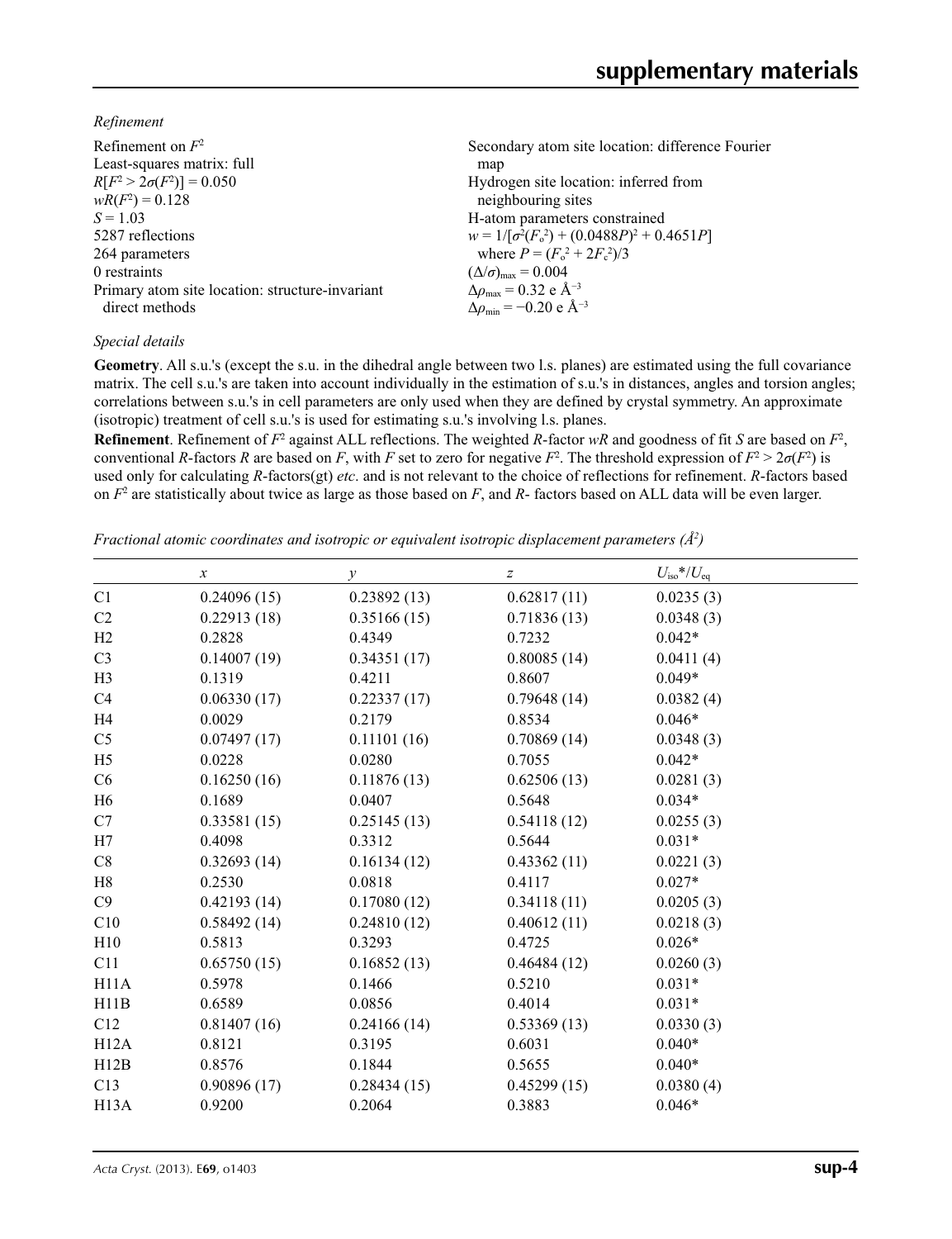| H13B              | 1.0079      | 0.3364         | 0.5010      | $0.046*$  |
|-------------------|-------------|----------------|-------------|-----------|
| C14               | 0.83863(17) | 0.36592(15)    | 0.39717(15) | 0.0361(4) |
| H14A              | 0.8996      | 0.3908         | 0.3430      | $0.043*$  |
| H14B              | 0.8349      | 0.4471         | 0.4618      | $0.043*$  |
| C15               | 0.68323(15) | 0.29066(13)    | 0.32573(13) | 0.0283(3) |
| H <sub>15</sub> A | 0.6875      | 0.2125         | 0.2577      | $0.034*$  |
| H15B              | 0.6400      | 0.3466         | 0.2918      | $0.034*$  |
| C16               | 0.35441(15) | 0.23557(12)    | 0.25946(12) | 0.0229(3) |
| H16               | 0.4152      | 0.2331         | 0.1963      | $0.027*$  |
| C17               | 0.19670(16) | 0.16006(14)    | 0.19300(13) | 0.0309(3) |
| H17A              | 0.1928      | 0.0671         | 0.1500      | $0.037*$  |
| H17B              | 0.1315      | 0.1645         | 0.2522      | $0.037*$  |
| C18               | 0.14178(19) | 0.21631(17)    | 0.10238(15) | 0.0404(4) |
| <b>H18A</b>       | 0.2011      | 0.2042         | 0.0387      | $0.048*$  |
| H18B              | 0.0384      | 0.1683         | 0.0635      | $0.048*$  |
| C19               | 0.1523(2)   | 0.36161(18)    | 0.16395(16) | 0.0436(4) |
| H <sub>19</sub> A | 0.1255      | 0.3970         | 0.1021      | $0.052*$  |
| H19B              | 0.0814      | 0.3726         | 0.2187      | $0.052*$  |
| C20               | 0.30661(19) | 0.43826(15)    | 0.23583(14) | 0.0364(4) |
| H20A              | 0.3073      | 0.5301         | 0.2804      | $0.044*$  |
| H20B              | 0.3754      | 0.4379         | 0.1797      | $0.044*$  |
| C21               | 0.35828(17) | 0.37906(13)    | 0.32525(13) | 0.0287(3) |
| H21A              | 0.4597      | 0.4290         | 0.3689      | $0.034*$  |
| H21B              | 0.2940      | 0.3855         | 0.3852      | $0.034*$  |
| C22               | 0.51831(16) | $-0.10974(13)$ | 0.09454(13) | 0.0290(3) |
| H22A              | 0.6131      | $-0.1146$      | 0.1338      | $0.035*$  |
| H22B              | 0.5259      | $-0.1158$      | 0.0115      | $0.035*$  |
| C <sub>23</sub>   | 0.39668(15) | $-0.22485(12)$ | 0.08888(12) | 0.0256(3) |
| C <sub>24</sub>   | 0.37886(18) | $-0.20513(13)$ | 0.21769(12) | 0.0301(3) |
| H24A              | 0.2915      | $-0.2720$      | 0.2158      | $0.036*$  |
| H24B              | 0.4659      | $-0.2183$      | 0.2607      | $0.036*$  |
| C <sub>25</sub>   | 0.25412(17) | $-0.23168(15)$ | 0.01216(14) | 0.0363(4) |
| H25A              | 0.1768      | $-0.3060$      | 0.0092      | $0.055*$  |
| H25B              | 0.2688      | $-0.2427$      | $-0.0697$   | $0.055*$  |
| H25C              | 0.2250      | $-0.1507$      | 0.0477      | $0.055*$  |
| C <sub>26</sub>   | 0.44291(19) | $-0.35104(14)$ | 0.03502(14) | 0.0373(4) |
| H26A              | 0.5375      | $-0.3438$      | 0.0822      | $0.056*$  |
| H26B              | 0.4524      | $-0.3656$      | $-0.0486$   | $0.056*$  |
| H26C              | 0.3685      | $-0.4246$      | 0.0369      | $0.056*$  |
| B1                | 0.42494(16) | 0.02685(14)    | 0.25703(13) | 0.0210(3) |
| O <sub>1</sub>    | 0.36243(11) | $-0.07729(8)$  | 0.28350(8)  | 0.0261(2) |
| O2                | 0.49222(11) | 0.01427(9)     | 0.16035(8)  | 0.0273(2) |

*Atomic displacement parameters (Å2 )*

|                | I/11      | T 122      | I 1 <sup>33</sup> | I/I <sup>2</sup> | I/13      | $I^{23}$  |
|----------------|-----------|------------|-------------------|------------------|-----------|-----------|
| C <sub>1</sub> | 0.0250(7) | 0.0294(6)  | 0.0191(6)         | 0.0096(5)        | 0.0060(5) | 0.0110(5) |
| C <sub>2</sub> | 0.0404(9) | 0.0318(7)  | 0.0276(7)         | 0.0065(6)        | 0.0118(6) | 0.0056(6) |
| C <sub>3</sub> | 0.0444(9) | 0.0484(9)  | 0.0257(8)         | 0.0151(8)        | 0.0147(7) | 0.0040(7) |
| C4             | 0.0306(8) | 0.0644(10) | 0.0285(8)         | 0.0168(7)        | 0.0142(6) | 0.0232(7) |

*Acta Cryst.* (2013). E**69**, o1403 **sup-5**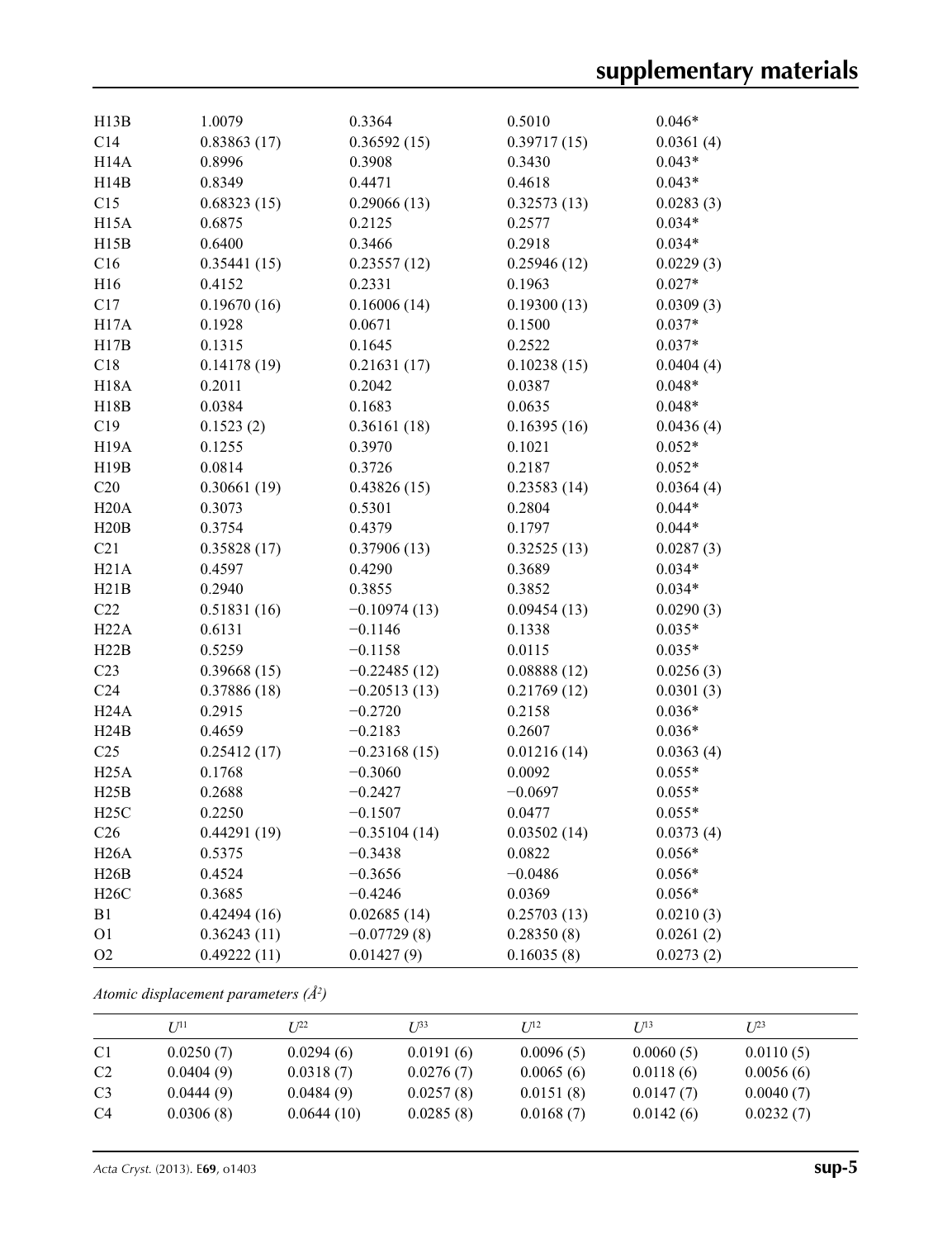| C <sub>5</sub>  | 0.0303(8)  | 0.0443(8)  | 0.0394(8) | 0.0094(6) | 0.0119(6) | 0.0263(7) |
|-----------------|------------|------------|-----------|-----------|-----------|-----------|
| C <sub>6</sub>  | 0.0299(7)  | 0.0298(7)  | 0.0296(7) | 0.0115(6) | 0.0099(6) | 0.0138(6) |
| C7              | 0.0291(7)  | 0.0248(6)  | 0.0240(7) | 0.0063(5) | 0.0094(5) | 0.0102(5) |
| C8              | 0.0238(7)  | 0.0240(6)  | 0.0219(6) | 0.0079(5) | 0.0073(5) | 0.0108(5) |
| C9              | 0.0243(6)  | 0.0216(6)  | 0.0188(6) | 0.0083(5) | 0.0072(5) | 0.0092(5) |
| C10             | 0.0229(6)  | 0.0225(6)  | 0.0210(6) | 0.0072(5) | 0.0066(5) | 0.0081(5) |
| C11             | 0.0286(7)  | 0.0282(6)  | 0.0230(7) | 0.0092(5) | 0.0049(5) | 0.0106(5) |
| C12             | 0.0309(8)  | 0.0338(7)  | 0.0318(8) | 0.0121(6) | 0.0013(6) | 0.0085(6) |
| C13             | 0.0264(8)  | 0.0372(8)  | 0.0450(9) | 0.0078(6) | 0.0061(7) | 0.0093(7) |
| C14             | 0.0276(8)  | 0.0352(8)  | 0.0442(9) | 0.0035(6) | 0.0120(7) | 0.0145(7) |
| C15             | 0.0285(7)  | 0.0301(7)  | 0.0295(7) | 0.0067(6) | 0.0111(6) | 0.0140(6) |
| C16             | 0.0265(7)  | 0.0262(6)  | 0.0219(6) | 0.0114(5) | 0.0088(5) | 0.0123(5) |
| C17             | 0.0295(8)  | 0.0356(7)  | 0.0295(7) | 0.0114(6) | 0.0042(6) | 0.0136(6) |
| C18             | 0.0355(9)  | 0.0569(10) | 0.0353(8) | 0.0190(8) | 0.0016(7) | 0.0228(7) |
| C19             | 0.0482(10) | 0.0627(11) | 0.0443(9) | 0.0370(9) | 0.0182(8) | 0.0340(8) |
| C <sub>20</sub> | 0.0511(10) | 0.0379(8)  | 0.0391(8) | 0.0276(7) | 0.0211(7) | 0.0244(7) |
| C21             | 0.0378(8)  | 0.0276(7)  | 0.0282(7) | 0.0158(6) | 0.0107(6) | 0.0142(5) |
| C <sub>22</sub> | 0.0338(8)  | 0.0268(7)  | 0.0280(7) | 0.0129(6) | 0.0142(6) | 0.0067(5) |
| C <sub>23</sub> | 0.0303(7)  | 0.0246(6)  | 0.0224(7) | 0.0103(5) | 0.0080(5) | 0.0068(5) |
| C <sub>24</sub> | 0.0475(9)  | 0.0219(6)  | 0.0245(7) | 0.0128(6) | 0.0112(6) | 0.0096(5) |
| C <sub>25</sub> | 0.0369(9)  | 0.0403(8)  | 0.0265(7) | 0.0126(7) | 0.0036(6) | 0.0054(6) |
| C <sub>26</sub> | 0.0498(10) | 0.0284(7)  | 0.0339(8) | 0.0173(7) | 0.0133(7) | 0.0064(6) |
| B1              | 0.0235(7)  | 0.0238(7)  | 0.0179(7) | 0.0080(5) | 0.0047(5) | 0.0094(5) |
| O <sub>1</sub>  | 0.0400(6)  | 0.0207(4)  | 0.0199(5) | 0.0090(4) | 0.0112(4) | 0.0082(4) |
| O <sub>2</sub>  | 0.0363(6)  | 0.0229(4)  | 0.0255(5) | 0.0100(4) | 0.0153(4) | 0.0083(4) |

*Geometric parameters (Å, º)*

| $C1-C6$     | 1.3902(19) | $C16 - C17$  | 1.531(2)   |
|-------------|------------|--------------|------------|
| $C1-C2$     | 1.3983(18) | $C16 - C21$  | 1.5316(17) |
| $C1 - C7$   | 1.4777(17) | $C16 - H16$  | 1.0000     |
| $C2-C3$     | 1.388(2)   | $C17 - C18$  | 1.532(2)   |
| $C2-H2$     | 0.9500     | $C17 - H17A$ | 0.9900     |
| $C3-C4$     | 1.379(2)   | $C17 - H17B$ | 0.9900     |
| $C3-H3$     | 0.9500     | $C18 - C19$  | 1.528(2)   |
| $C4 - C5$   | 1.381(2)   | $C18 - H18A$ | 0.9900     |
| $C4 - H4$   | 0.9500     | $C18 - H18B$ | 0.9900     |
| $C5-C6$     | 1.3879(19) | $C19 - C20$  | 1.524(3)   |
| $C5 - H5$   | 0.9500     | $C19 - H19A$ | 0.9900     |
| $C6-H6$     | 0.9500     | $C19 - H19B$ | 0.9900     |
| $C7-C8$     | 1.3264(18) | $C20 - C21$  | 1.5338(19) |
| $C7 - H7$   | 0.9500     | $C20 - H20A$ | 0.9900     |
| $C8-C9$     | 1.5251(16) | $C20 - H20B$ | 0.9900     |
| $C8 - H8$   | 0.9500     | $C21 - H21A$ | 0.9900     |
| $C9 - C16$  | 1.5672(17) | $C21 - H21B$ | 0.9900     |
| $C9 - C10$  | 1.5717(18) | $C22 - O2$   | 1.4424(15) |
| $C9 - B1$   | 1.6034(18) | $C22-C23$    | 1.5238(19) |
| $C10 - C11$ | 1.5369(18) | $C22-H22A$   | 0.9900     |
| $C10 - C15$ | 1.5386(17) | $C22-H22B$   | 0.9900     |
| $C10 - H10$ | 1.0000     | $C23-C24$    | 1.5227(18) |
|             |            |              |            |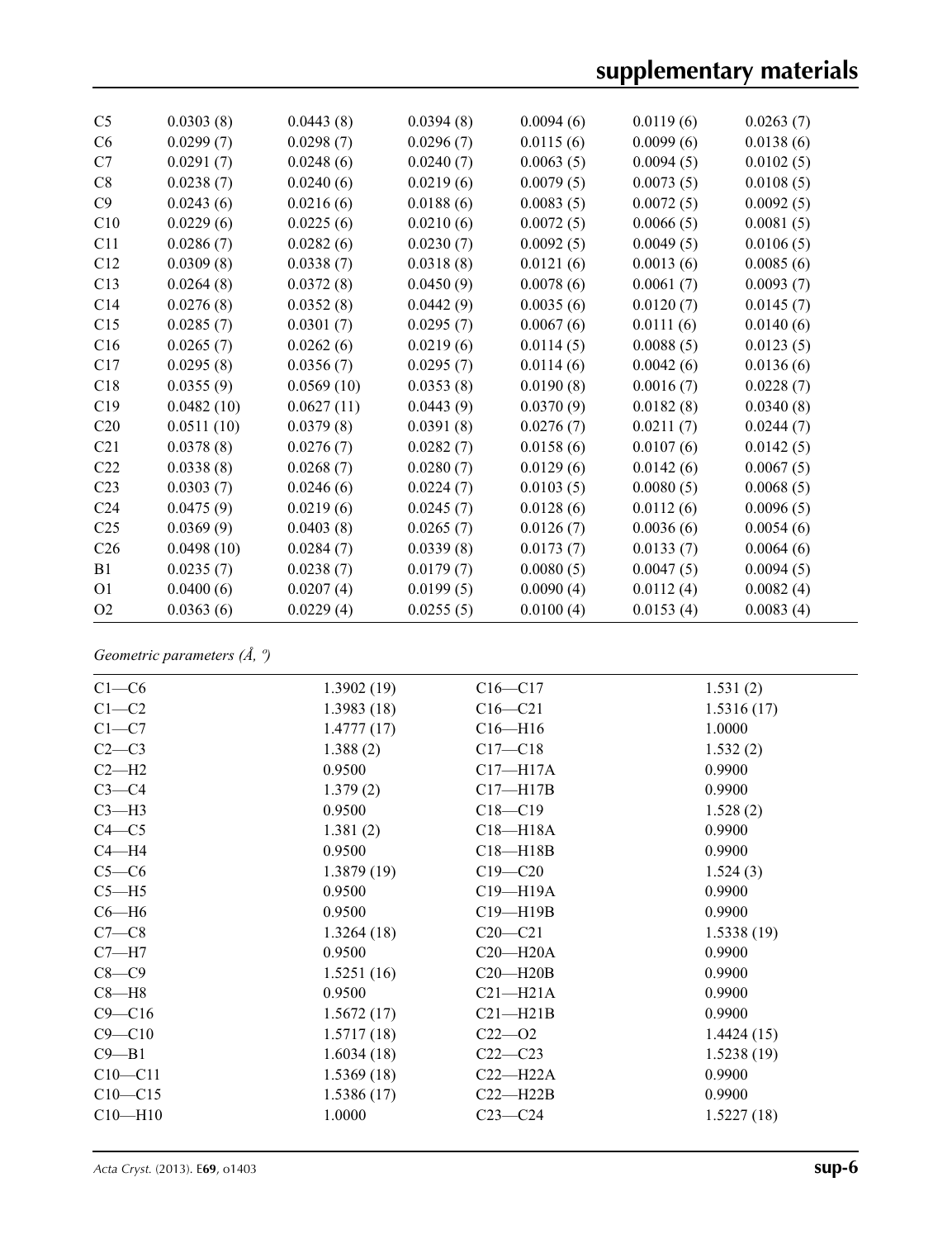| $C11 - C12$       | 1.525(2)   | $C23 - C25$         | 1.523(2)       |
|-------------------|------------|---------------------|----------------|
| $C11 - H11A$      | 0.9900     | $C23-C26$           | 1.5285(18)     |
| $C11 - H11B$      | 0.9900     | $C24 - 01$          | 1.4408(15)     |
| $C12 - C13$       | 1.523(2)   | $C24 - H24A$        | 0.9900         |
| $C12 - H12A$      | 0.9900     | $C24 - H24B$        | 0.9900         |
| $C12 - H12B$      | 0.9900     | $C25 - H25A$        | 0.9800         |
| $C13 - C14$       | 1.524(2)   | $C25 - H25B$        | 0.9800         |
| $C13 - H13A$      | 0.9900     | $C25 - H25C$        | 0.9800         |
| $C13 - H13B$      | 0.9900     | $C26 - H26A$        | 0.9800         |
| $C14 - C15$       | 1.528(2)   | $C26 - H26B$        | 0.9800         |
| $C14 - H14A$      | 0.9900     | C26-H26C            | 0.9800         |
| $C14 - H14B$      | 0.9900     | $B1 - O1$           | 1.3565(17)     |
| $C15 - H15A$      | 0.9900     | $B1 - O2$           | 1.3682(16)     |
| $C15 - H15B$      | 0.9900     |                     |                |
|                   |            |                     |                |
| $C6-C1-C2$        | 117.89(12) | $C17 - C16 - H16$   | 106.8          |
| $C6-C1-C7$        | 122.74(12) | $C21 - C16 - H16$   | 106.8          |
| $C2-C1-C7$        | 119.37(12) | $C9 - C16 - H16$    | 106.8          |
| $C3-C2-C1$        | 120.89(14) | $C18-C17-C16$       | 111.14(12)     |
| $C3-C2-H2$        | 119.6      | C18-C17-H17A        | 109.4          |
| $C1-C2-H2$        | 119.6      | $C16-C17-H17A$      | 109.4          |
| $C4-C3-C2$        | 120.37(14) | C18-C17-H17B        | 109.4          |
| $C4-C3-H3$        | 119.8      | C16-C17-H17B        | 109.4          |
| $C2-C3-H3$        | 119.8      | H17A-C17-H17B       | 108.0          |
| $C3-C4-C5$        | 119.46(13) | $C19 - C18 - C17$   | 111.29(13)     |
| $C3-C4-H4$        | 120.3      | $C19 - C18 - H18A$  | 109.4          |
| $C5-C4-H4$        | 120.3      | $C17 - C18 - H18A$  | 109.4          |
| $C4-C5-C6$        | 120.36(14) | C19-C18-H18B        | 109.4          |
| $C4-C5-H5$        | 119.8      | $C17 - C18 - H18B$  | 109.4          |
| $C6-C5-H5$        | 119.8      | H18A-C18-H18B       | 108.0          |
| $C5-C6-C1$        | 121.03(13) | $C20-C19-C18$       | 111.51(12)     |
| $C5-C6-H6$        | 119.5      | $C20-C19-H19A$      | 109.3          |
| $C1-C6-H6$        | 119.5      | C18-C19-H19A        | 109.3          |
| $C8 - C7 - C1$    | 125.85(12) | C20-C19-H19B        | 109.3          |
| $C8 - C7 - H7$    | 117.1      | C18-C19-H19B        | 109.3          |
| $C1-C7-H7$        | 117.1      | H19A-C19-H19B       | 108.0          |
| $C7 - C8 - C9$    | 127.42(12) | $C19 - C20 - C21$   | 111.18(13)     |
| $C7-C8-H8$        | 116.3      | C19-C20-H20A        | 109.4          |
| $C9 - C8 - H8$    | 116.3      | $C21-C20-H20A$      | 109.4          |
| $C8 - C9 - C16$   | 109.58(10) | C19-C20-H20B        | 109.4          |
| $C8 - C9 - C10$   | 110.43(10) | $C21-C20-H20B$      | 109.4          |
| $C16 - C9 - C10$  | 111.93(10) | $H20A - C20 - H20B$ | 108.0          |
| $C8-C9-B1$        | 109.36(10) | $C16 - C21 - C20$   | 110.77(12)     |
| $C16 - C9 - B1$   |            | $C16-C21-H21A$      | 109.5          |
| $C10-C9-B1$       | 108.39(10) | $C20-C21-H21A$      |                |
| $C11 - C10 - C15$ | 107.06(10) | $C16-C21-H21B$      | 109.5          |
| $C11 - C10 - C9$  | 109.13(11) | $C20-C21-H21B$      | 109.5<br>109.5 |
| $C15 - C10 - C9$  | 110.54(10) |                     | 108.1          |
|                   | 115.16(11) | $H21A - C21 - H21B$ |                |
| $C11 - C10 - H10$ | 107.2      | $O2 - C22 - C23$    | 112.27(10)     |